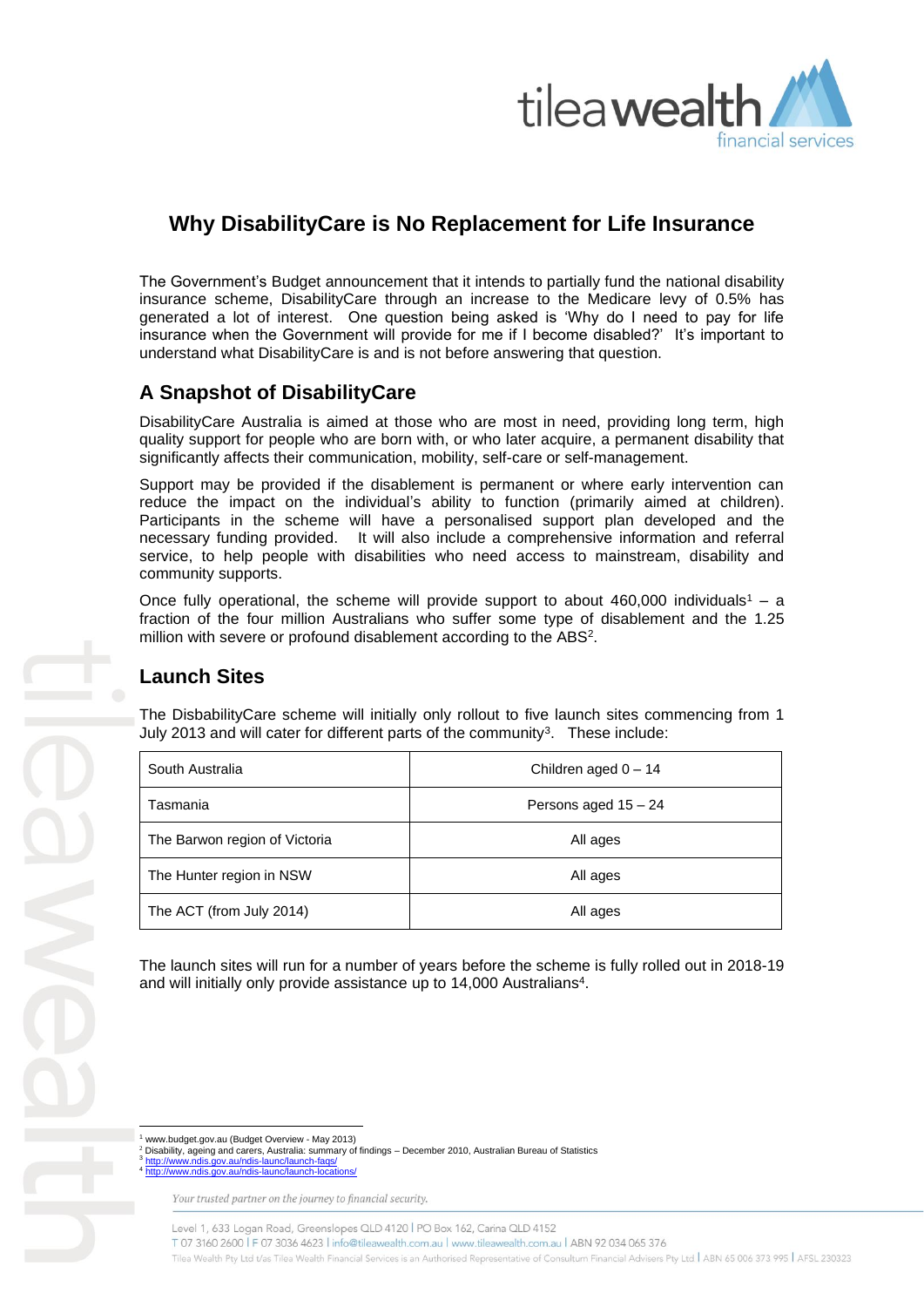## **What DisabilityCare is Not**

|                            | Is it covered? | What the scheme rules say                                                                                                                                         |
|----------------------------|----------------|-------------------------------------------------------------------------------------------------------------------------------------------------------------------|
| Day-to-day living<br>costs | x              | The scheme will not fund any day-to-day living costs that<br>would generally be incurred by the general community such<br>as rent, groceries and utilities.       |
| Income<br>replacement      | x              | The scheme will not provide support that is for income<br>replacement purposes. The Disability Support Pension will<br>continue to provide this level of support. |

Since the DisabilityCare scheme is primarily concerned with providing necessary funding and support for those that are disabled, the draft scheme rules outline the things to be considered if funding is to be provided. This includes what it is reasonable to expect families, carers, informal networks and the community to provide. In practice, this means that those with greater support from families and others in the community will receive less funding than someone without that same level of support.

## **Why Life Insurance is Still Important**

- 1. The DisabilityCare scheme **will not** cover people for loss of income nor assist with other living expenses such as paying the rent or mortgage.
- 2. Life insurance is primarily concerned with whether the insured person meets the insurance policy terms and conditions regardless of the level of support available to them through their families, carers or the community in general.
- 3. Income Protection can provide individuals with a regular income while temporarily unable to work and may also include payment of rehabilitation expenses.
- 4. Critical illness or total and permanent disablement insurance gives individuals greater flexibility over how they use their lump sum benefit.
- 5. Lump sum insurance benefits can be used to support rehabilitation, pay for necessary aids or future medical costs or to provide an income over the longer term.
- 6. Part of a life insurance benefit could also be used to pay for a holiday for the family or to supplement income that is foregone as the individual is able to gradually return to work at their own pace. This freedom helps to alleviate the stress and anxiety on individuals and family members.

### **A practical example**

John is 53, married to Ann with two high school age children. He suffers a stroke and is unable to work for six months but expects to be able to gradually return to work, albeit in a reduced capacity.

If John has long term income protection cover then he'd receive the full monthly benefit while he is totally disabled and a partial benefit when he does eventually return to work in a reduced capacity provided he met the insurance policy terms. This benefit would cover John's loss of income.

If John has taken out Crisis Recovery cover then he would receive a lump sum benefit provided he meets the insurance policy terms. This amount could be used to pay for out of pocket medical expenses and modifications to his car and home. John has control over how he chooses to spend this amount and could decide to take an extended time off work. This amount could also cover any income foregone if Ann chose to stay at home to care for John.